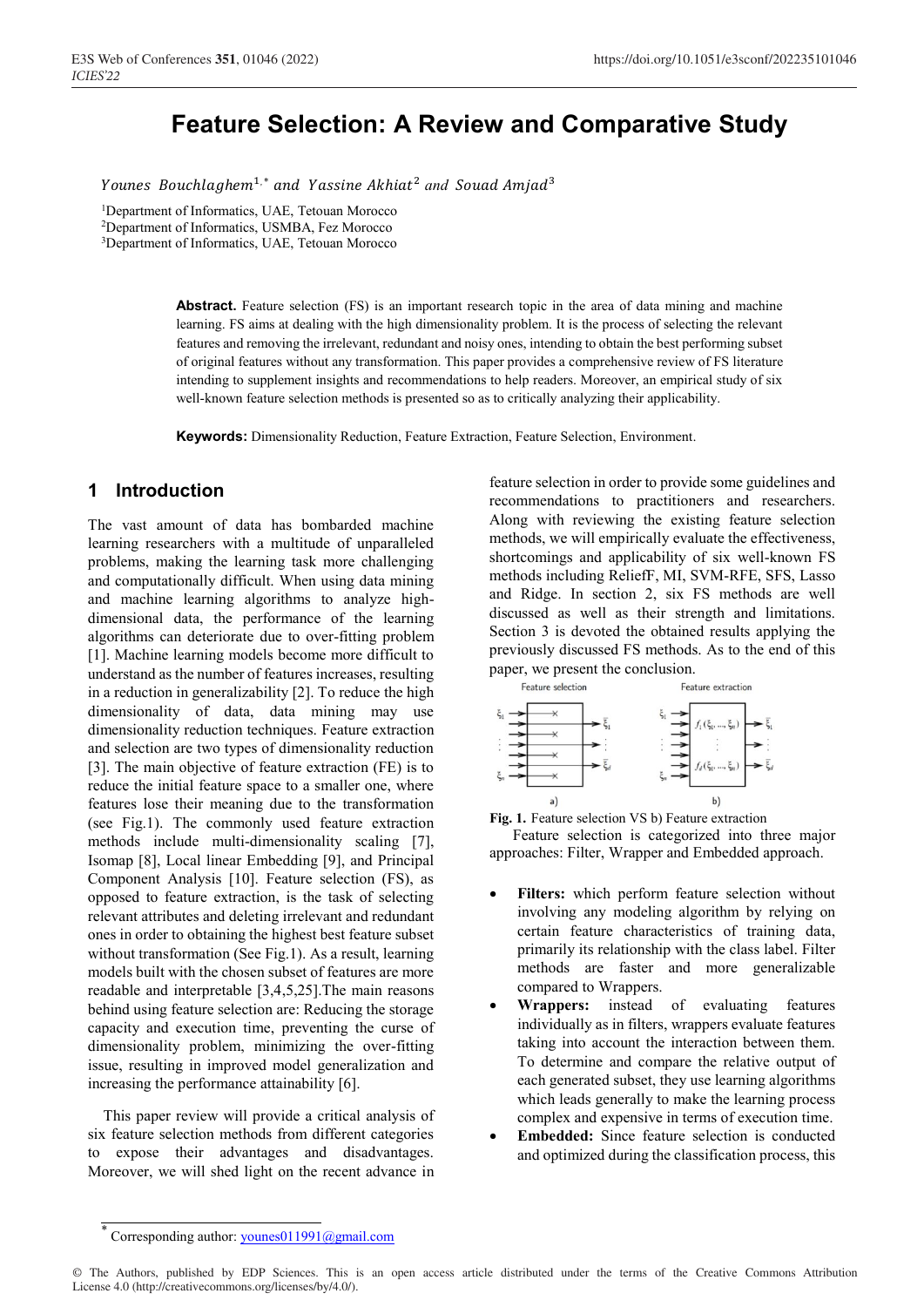methodology is able to classify dependencies with less computing difficulty than wrapper.

# **2 Feature selection methods classification**

Feature selection is an active research filed in machine learning, as it is an important pre-processing, finding success in different real problem applications. In general, feature selection algorithms are categorized into supervised, Semi-supervised and Unsupervised feature selection [2,3,4,5,6]. Supervised feature selection methods usually come in three flavors: Filter, Wrapper and Embedded approach. In this review, we will focus mainly on feature selection in high dimensional classification tasks.

## **2.1 Filter Methods**

Filters evaluate feature relevance based on data intrinsic characteristics. As it can be seen in Figure 2, this category is a pre-processing stage that is independent of the induction algorithm. There are two key stages in the filtering process. To cause the classification model, it first ranks features individually based on a particular criterion measure such as distance, Pearson correlation, and entropy [4]. Second, it selects the best-ranked features using a threshold value. The remaining features are deemed to be unnecessary and uninformative. After that, the induction classifier receives the selected subset of features as input. Filters are fast which makes them more suitable for high dimensional datasets [3,4,5]. Since the relations between the independent variables aren't considered, redundant features may be allowed to be chosen. The following sub-sections provide an indepth analysis of two well-known filter methods.

# *2.1.1 Mutual Information*

This technique shows how much information is exchanged between a feature and the class label (between two features). MI is a measure of the impact of one random variable on another [22, 23, 26]. The characteristic with the most shared information with the class target is the best, since it may effectively identify members of one class from those of another. MI is mathematically defined as follows:

 $I(X, Y) \sum_{i=1}^{m} \sum_{j=1}^{m} p(X(i), Y(j)) \cdot \log \left( \frac{p(X(i), Y(j))}{p(X(i), p(Y(j))} \right)$  (1)

MI is zero when X and Y are statistically independent  $\left(p(X(i), Y(j)) = p(X(i), p(Y(j))\right)$ .

# *2.1.2 Relief*

This method is an instance-based method. It tries to find the nearest neighbor from the same class (nearest hit) and from the opposite class for each training example

Corresponding author: younes011991@gmail.com

(nearest miss) [12]. The difference in each feature's score is the difference between them. Relief quantifies each feature with a score Wi, which can be used to rank features. Relief approach can be highly effective for high-dimensional datasets since the weighting Wi of each feature is iteratively modified for each selected case. If a feature weight from the feature in nearby instances of the same class rather than nearby instances of the other class, the feature weight decreases; otherwise, it increases. Each feature's weight is calculated as follows:

 $W_i = W_i - (x_i - nearHit_i)^2 + (x_i - nearMiss_i)^2$  (2) This algorithm's limitations include the fact that it is only applicable to two-class classification problems and does not tackle redundancy. An extended version of Relief called Relief-A is proposed in [13] for solving the missing data issue in order to solve the previously described problems with Relief. Relief-F is implemented to solve multi-class issues [24].

## **2.2 Wrapper Methods**

On the contrary, wrapper approach construct models from scratch for each generated subset [14]. Then, it uses prediction performance as a criterion function verify its efficiency. This category takes into account the interactions between features. Generally, Wrappers achieve a better performance than Filters. However, they are very expensive in terms of models complexity and resources requirements. Many wrapper methods have been proposed in the literature [1,2,3,4,5]. In following subsections, we will concentrate on the most widely used wrapper methods.

### *2.2.1 Support Vector Machine Recursive Feature Elimination (SVM-RFE)*

In [15], Guyon introduced a hybrid feature selection method where a support vector machine is based on recursive feature elimination (SVM-RFE). It begins with the all features then iteratively it eliminates features without backtracking. This greedy top-down strategy computes the normal vector of a decision hyper-plane created by a linear support vector machine (SVM) classifier. Projections of the normal vector to the coordinate system are subsequently used to assess the ranking of individual features. The features with the highest ranking are retained, and those with the lowest ranking are removed. This procedure is repeated until the desired number of features is attained, or the performance cannot be improved any further.

# *2.2.2 Sequential Forward Selection (SFS)*

SFS is greedy search strategy [16]. It begins with an empty set and adds features in a greedy manner until the performance can no longer be improved. When the number of representative features (optimal subset) is minimal, SFS works well [17,18]. The disadvantage of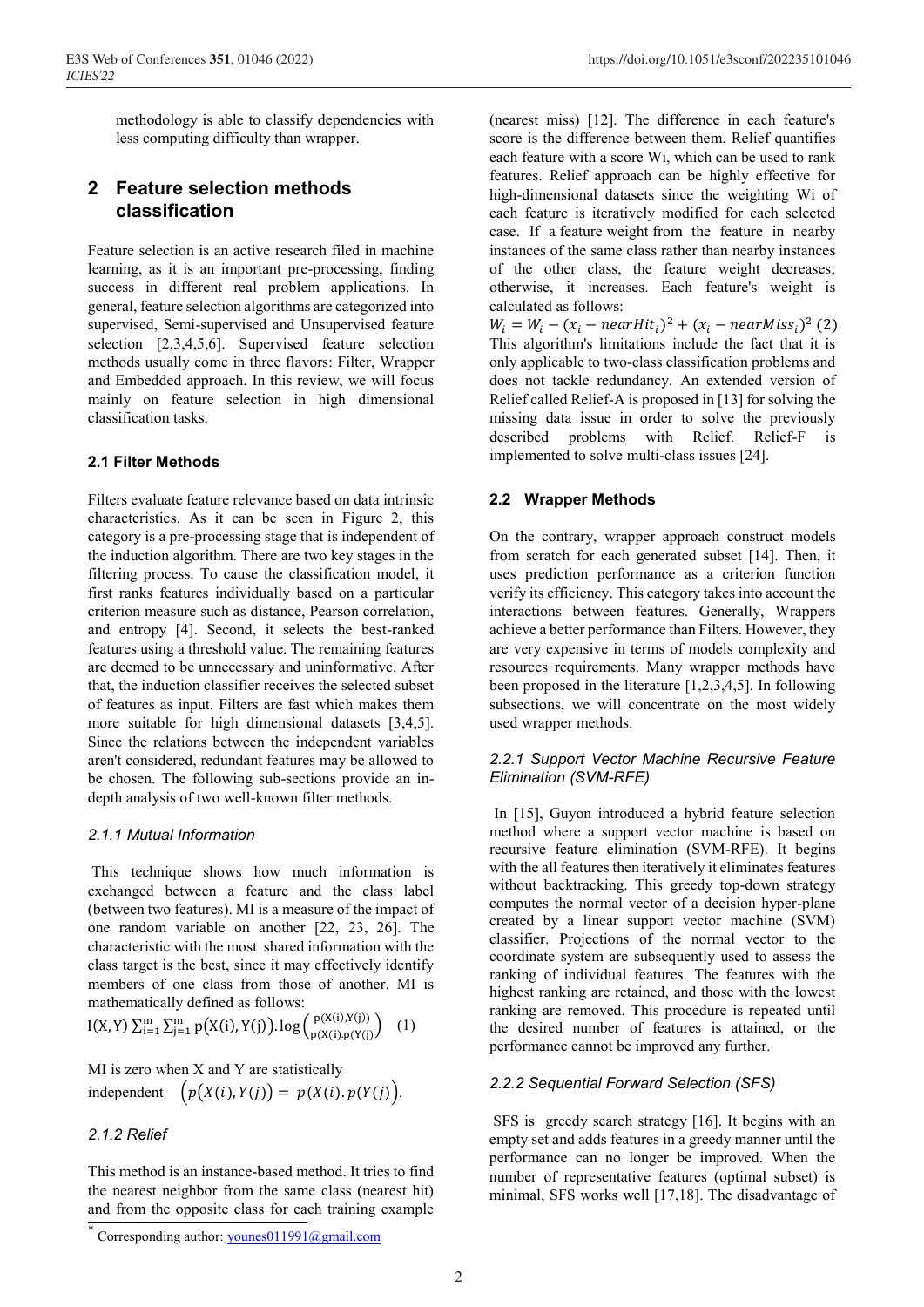this technique is that once a characteristic is included to the subset, it cannot be withdrawn, resulting in suboptimal outcomes.

#### **2.3 Embedded Methods**

Unlike the wrapper strategy, which uses a heuristic search driven by the classifier's results, the embedded strategy is a compromise between the filter and wrapper approaches. It performs feature selection and creates an optimized classifier using the learning process itself. The embedded method, which is a middle ground between filters and wrappers, chooses features that emerge during the learning process based on the classifier's evaluation criteria, resulting in lower computational costs than wrappers. Regularization approaches are the most commonly used embedded methods.

#### *2.3.1 LASSO (L1-Regulariezation)*

The Least Absolte Shrinkage and Selection Operator, introduced by Robert Tibshirani in 1996 [19], is an efficient regularization function selection tool (LASSO). The LASSO approach penalizes the number of the machine learning algorithm parameters' absolute values. Any coefficients are reduced to zero by the additional limit (regularization). During the feature selection process, features with a non-zero coefficient after the shrinkage step are selected to be used in the model, whereas those with a coefficient of exactly zero are omitted. A tuning parameter (regularization parameter) is used to adjust the frequency of the regularization [20]. When  $λ$  is sufficiently enough, coefficients are forced to be precisely zero which results in reducing dimensionality. Indeed, the larger  $\lambda$  is, the more coefficients are shrinked to zero. On the other hand, if  $\lambda = 0$  this means that no regularization is applied (Ordinary Least Square). There are some benefits of using LASSO. Since the coefficients of the deceptive features are penalized and eliminated, it is effective at minimizing variance. As a result, it aids in preventing the over-fitting issue, resulting in better generalization ability. Furthermore, LASSO is very useful for improving interpretability by canceling irrelevant features. The LASSO approach is introduced in various mathematical forms; according to Robert Tibshirani, the lasso approximation is determined by the solution to the L1 regularization.

$$
Minimize \left( \frac{||Y - X\beta||_2^2}{n} \right) Subject to \sum_{j=1}^{k} < t \qquad (3)
$$

Where t is the upper bound for the sum of the coefficients. This optimization problem is equivalent to the parameter estimation that follows:

$$
\hat{\beta}(\lambda) = \underset{\beta}{\text{argmin}} \left( \frac{||Y - X\beta||_2^2}{n} + \lambda ||\beta||_1 \right) \tag{4}
$$

Where :

$$
||Y - X\beta||_2^2 = \sum_{i=0}^n (Y_i - (X\beta)_i)^2, ||\beta||_1 = \sum_{j=1}^k |\beta_j|
$$

and  $\lambda \ge 0$  is the regularization parameter that control the amount of weight shrinkage.

The lasso method has some limitations:

• LASSO prefers to select one feature from each set of associated features while ignoring the others.

• In datasets of small n and large p (p is the number of features), LASSO selects no more than n attributes before saturating.

#### *2.3.2 RIDGE (L2-Regularization)*

RIGE regularization, also known as L2-Regularization, is a regularization technique. The objective function is given a squired magnitude of the model parameters as a penalty expression. Ridge shrinks model coefficients close to zero but not precisely zero, unlike LASSO, which offers a sparse collection of functions. The biggest difference between LASSO and Ridge strategy is that LASSO reduces the coefficients of unimportant to zero, effectively canceling them out. Ridge, on the other hand, produces non-zero coefficients, which is more useful for interpreting features.

The following Table (Table 1) provides a more detailed summary of the properties of the three feature selection categories, as well as the most prominent advantages and disadvantages.

**Table 1.** Advantages and disadvantages of Feature selection

approaches.

|          | <b>Advantages</b>                                                                                                                                     | <b>Disadvantages</b>                                                                                                                            |
|----------|-------------------------------------------------------------------------------------------------------------------------------------------------------|-------------------------------------------------------------------------------------------------------------------------------------------------|
| Filters  | Independent of<br>learning model,<br>Fast execution<br>Suitable for high<br>dimensional data,<br>Good<br>generalizability.                            | - Interactions between<br>features are ignored,<br>Fail to handle<br>redundancy problem,<br>- No interaction with the<br>learning algorithm     |
| Wrappers | Better performance<br>attainability,<br>Take into account<br>interaction between<br>features,<br>Identify feature<br>interactions of higher<br>order. | - Very expensive in terms<br>of execution times,<br>– Prone to over-fit,<br>The learning algorithm is<br>built from scratch for<br>each subset. |

Corresponding author: younes011991@gmail.com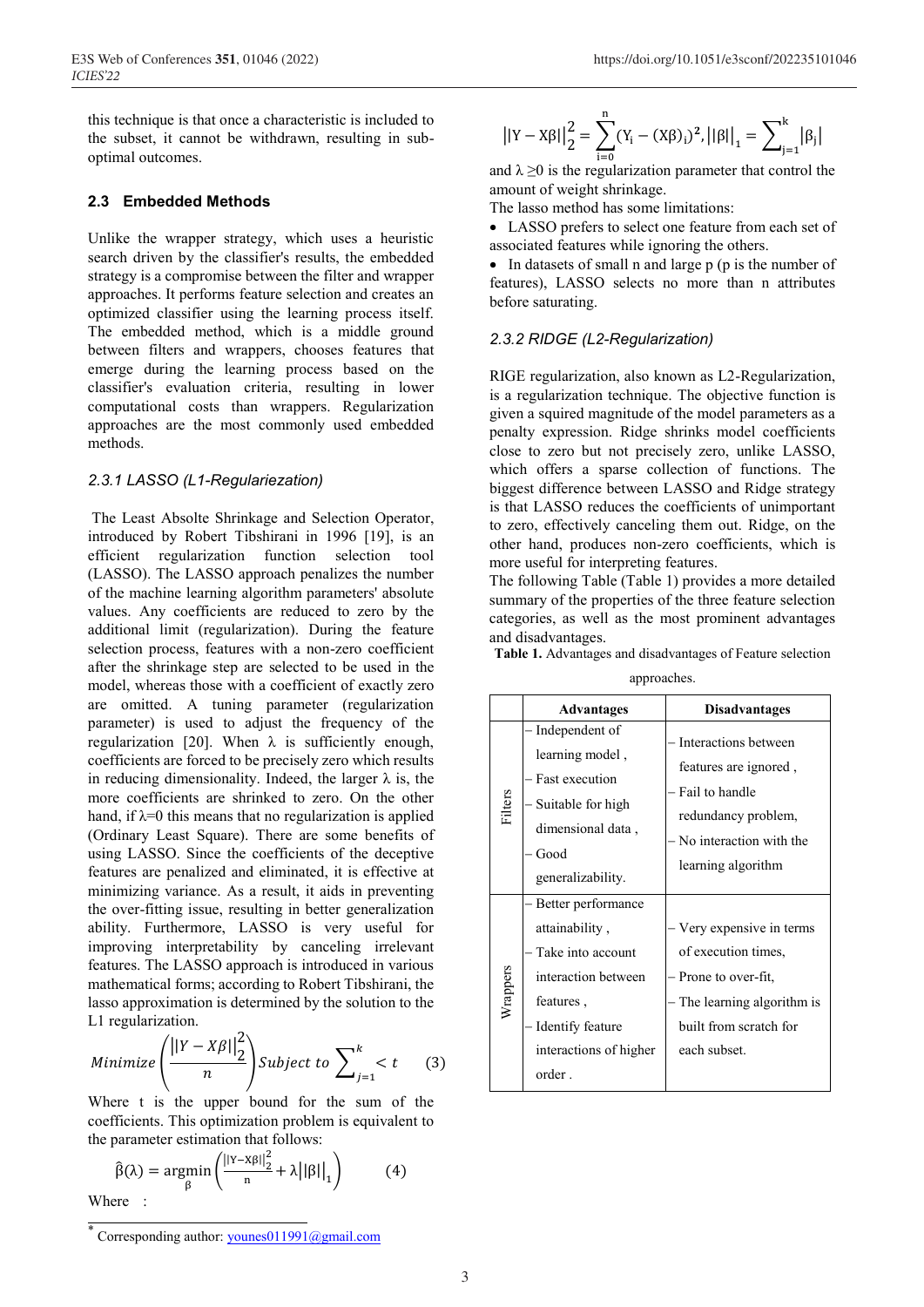| - Faster than wrappers,<br>- Accurate,<br>Embedded | Take into account<br>interaction between<br>features,<br>- Identify feature<br>dependencies. | - Learning algorithm<br>specific,<br>- Classifier-dependent<br>selection. |
|----------------------------------------------------|----------------------------------------------------------------------------------------------|---------------------------------------------------------------------------|
|                                                    |                                                                                              |                                                                           |

# **3 Experimental results and discussion**

In this section, an extensive number of experiments have been conducted to evaluate the previously discussed feature selection methods from different categories IG and Relief for filters, RFE-SVM and RFE-RF for wrappers, Ridge and LASOO for embedded. The conducted experiments have been carried out using seven benchmarking datasets.

### **3.1 Datasets**

To assess our approach, we used seven binary classification datasets, which are available on UCI machine learning repository [21], including Sonar, Spambase, Eighthr, Clean, Chess, Madelon, and Ds1.100. More details about the characteristics of each dataset are presented in Table 2.

| Id | <b>Datasets</b> | Features | Instances | Distribution           |  |  |
|----|-----------------|----------|-----------|------------------------|--|--|
|    | Eighthr         | 306      | 200000    | $4\% + \frac{96}{6}$ - |  |  |
| 2  | Spambase        | 57       | 4601      | $39\% + 761\%$         |  |  |
| 3  | Sonar           | 61       | 208       | $47\% + 753\%$ -       |  |  |
|    | Chess           | 36       | 3197      | $30\% + 70\%$ -        |  |  |
| 5  | Madelon         | 500      | 4400      | $50\% + 750\%$ -       |  |  |
| 6  | Ds1.100         | 100      | 26.733    | $3\% + 197\%$          |  |  |
|    | Clean           | 167      | 6598      | $15\% + 785\%$         |  |  |

**Table.2**: Datasets and their characteristics

 To assess the strengths and the weaknesses feature selection methods applicability, we carefully selected datasets to be different in terms of the number of data points, attributes, linearity and the distribution of class label.

### **3.2 Evaluation**

Franchin between<br>  $\frac{1}{2}$  antertation between<br>  $\frac{1}{2}$  antities,<br>  $\frac{1}{2}$  antities,<br>  $\frac{1}{2}$  antities,<br>  $\frac{1}{2}$  and  $\frac{1}{2}$  and  $\frac{1}{2}$  and  $\frac{1}{2}$  and  $\frac{1}{2}$ <br>  $\frac{1}{2}$  franchin between conducted to ve In this experimental section, we tested the performance of six feature selection methods from different FS categories when used in conjunction with two classification algorithms (Random Forest, Supportvector machines) to obtained more reliable results. We use classification accuracy to evaluate the performance of each FS methods. Generally, the higher the classification accuracy, the better the selected feature subset is.

**Table 3**: Time execution of each feature selection method in

### seconds.

| Id | Filter  |       |            | Wrapper            | Embedded |              |  |
|----|---------|-------|------------|--------------------|----------|--------------|--|
|    | ReliefF | МI    | <b>SFS</b> | RFF-<br><b>SVM</b> | LASSO    | <b>RIDGE</b> |  |
| 1  | 1.64    | 2.61  | 6.29       | 2.10               | 1.62     | 2.99         |  |
| 2  | 2.43    | 3.63  | 5.82       | 4.22               | 2.10     | 3.84         |  |
| 3  | 2.43    | 3.60  | 5.81       | 4.09               | 2.16     | 3.91         |  |
| 4  | 1.2     | 1.86  | 5.19       | 1.9                | 1.08     | 2.01         |  |
| 5  | 4.11    | 18.62 | 114.03     | 591.42             | 2.78     | 5.25         |  |
| 6  | 118.16  | 55.59 | 251.88     | 198.41             | 16.07    | 24.08        |  |
| 7  | 2.48    | 3.65  | 7.28       | 4.49               | 2.34     | 4.13         |  |

#### **3.3 Discussion**

By carefully analyzing the obtained accuracies of filter methods (see Table 4), it is clear that wrapper methods are able to increase the classification accuracy in the majority of datasets (5 out of 7) followed by embedded methods (4 out of 7) and filters have increased the classification accuracy of 3 datasets out of 7. Besides classification accuracy, time execution is another critical aspect in FS especially for high dimensional datasets. Table 3 presents the running time (in seconds) of the implemented FS methods. It is obvious that Filter methods are faster than other approaches (Wrapper and embedded). As wrappers make use of learning algorithms to assess each feature subset, there are very expensive compared to filter category. This is even clearly demonstrated when the size of the dataset becomes larger (see datasets ds1.100 and madelon). Embedded methods are good alternatives especially when the feature space is of high dimension.

# **4 Conclusion**

In this review paper, we have provided a comprehensive survey of feature selection state-of-the-art methods and their categorization as well. Then, we have cited and discussed several fundamental algorithms of each category. Moreover, critical analysis and comparison have been conducted to expose the merits and demerits of each FS method. In addition, we have provided an empirical study to evaluated six feature selection methods including: *RatlifF* and *IG* as filters, *SFS, RFE-SVM* as wrappers, *LASSO, RIDGE* as embedded. Each method is evaluated in combination with two wellknown classifiers (**SVM** and **RF**) to reliably test their ability to select the best subset. Seven benchmarking datasets have been employed to demonstrate the applicability of feature selection methods. The results clearly confirm that too much information does not always help machine learning algorithms as it implies that feature subset may include redundant or irrelevant features, and their presence can deteriorate the performance of the classifier. As a result, feature selection techniques are infeasible to reduce the data dimensionality.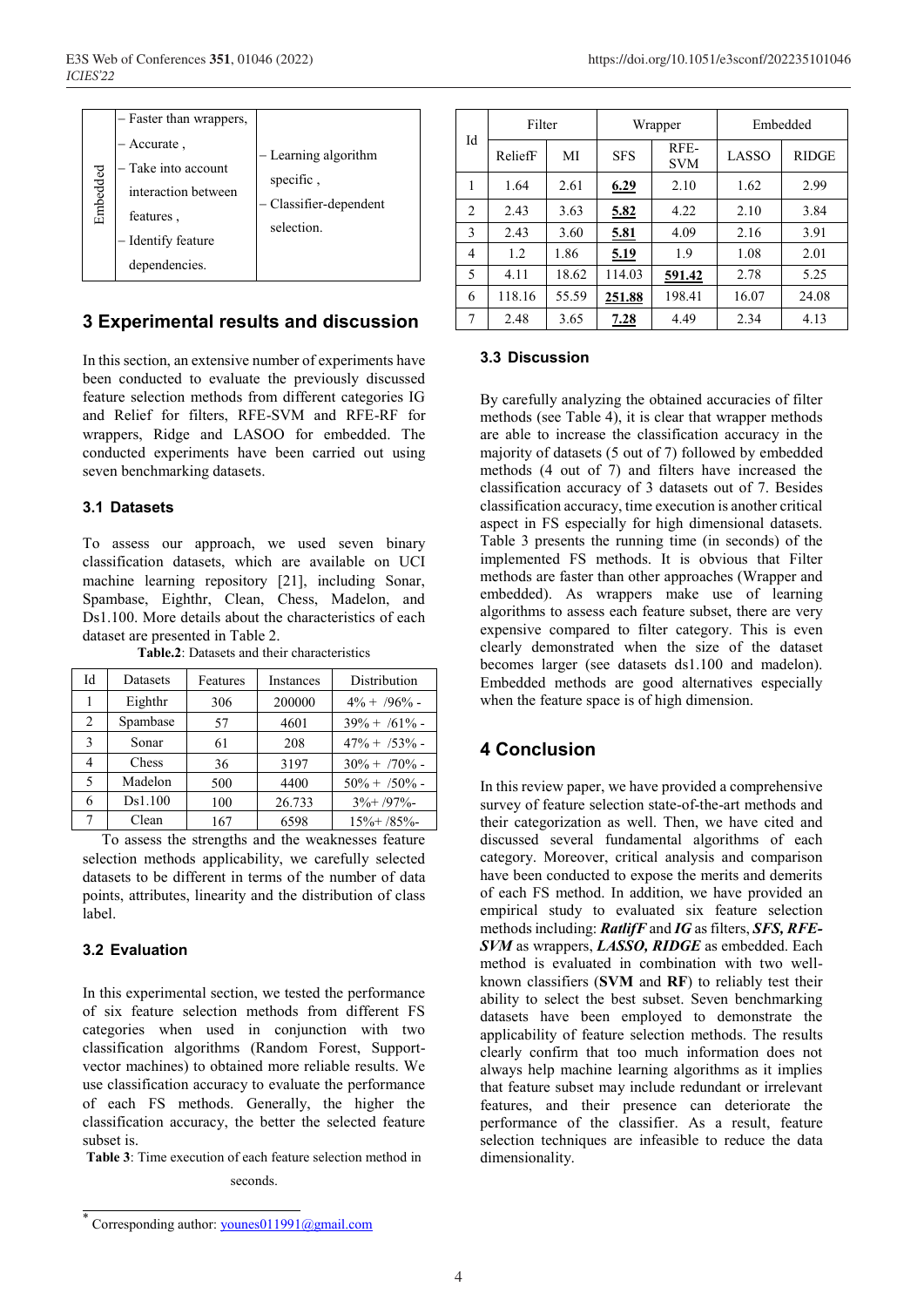At the end of this paper, we present some overlooked and open issues that must be discussed and analyzed further:

- Ensemble techniques should be exploited in feature selection field to enhance the stability selection.
- Since Wrapper approach is mostly avoided in the literature, the focus should be spotlighted on hybrid and ensemble approaches.
- Due to the immense volume of generated datasets in many domains including image recognitions, text classification and biomedical, we intend to apply deep learning models to estimates the goodness of features relying on the existed hidden feature interaction that may be well-detected using deep learning instead of machine learning models.
- Using feature selection methods in environmental sound recognition could be helpful for extracting a large amount of information to understand our environment.

### **References**

- 1. Roelofs, R., Fridovich-Keil, S., Miller, J., Shankar, V., Hardt, M., Recht, B., & Schmidt, L. A metaanalysis of overfitting in machine learning. In *Proceedings of the 33rd International Conference on Neural Information Processing Systems* (pp. 9179-9189). . (2019, December).
- 2. Yassine, A., Mohamed, C., & Zinedine, A.. Feature selection based on pairwise evalution. In 2017 *Intelligent Systems and Computer Vision (ISCV)* (pp. 1-6). IEEE. (2017, April)
- 3. Akhiat, Y., Asnaoui, Y., Chahhou, M., & Zinedine, A. A new graph feature selection approach. In 2020 *6th IEEE Congress on Information Science and Technology (CiSt)* (pp. 156-161). IEEE. (2021, June).
- 4. Akhiat, Y., Chahhou, M., & Zinedine, A. Feature selection based on graph representation. In 2018 IEEE 5th *International Congress on Information Science and Technology (CiSt)* (pp. 232-237). IEEE. (2018, October).
- 5. Akhiat, Y., Chahhou, M., & Zinedine, A. Ensemble feature selection algorithm. *International Journal of Intelligent Systems and Applications*, 11(1), 24. (2019).
- 6. Akhiat, Y., Manzali, Y., Chahhou, M., & Zinedine, A. A New Noisy Random Forest Based Method for Feature Selection. Cybernetics and Information Technologies, **21**(2), 10-28. (2021).
- 7. Cox, M. A., & Cox, T. F. Multidimensional scaling. In Handbook of data visualization (pp. 315-347). Springer, Berlin, Heidelberg. (2008).
- 8. Tenenbaum, J. B., De Silva, V., & Langford, J. C. A global geometric framework for nonlinear dimensionality reduction. science, **290**(5500), 2319-2323. (2000).
- 9. Roweis, S. T., & Saul, L. K. Nonlinear dimensionality reduction by locally linear

embedding. science, **290**(5500), 2323-2326. (2000).

- 10. Barshan, E., Ghodsi, A., Azimifar, Z., & Jahromi, M. Z. Supervised principal component analysis: Visualization, classification and regression on subspaces and submanifolds. Pattern Recognition, **44**(7), 1357-1371. (2011).
- 11. Quinlan, J. R. Induction of decision trees. Machine learning. (1986).
- 12. Kononenko, I. Estimating attributes: Analysis and extensions of RELIEF. *In European conference on machine learning* (pp. 171-182). Springer, Berlin, Heidelberg. (1994, April).
- 13. Yu, L., & Liu, H. Efficient feature selection via analysis of relevance and redundancy. The Journal of Machine Learning Research, 5, 1205-1224. (2004).
- 14. Kohavi, R., & John, G. H. Wrappers for feature subset selection. Artificial intelligence, **97**(1-2), 273-324. (1997).
- 15. Guyon, I., Weston, J., Barnhill, S., & Vapnik, V. Gene selection for cancer classification using support vector machines. Machine learning, **46**(1), 389-422. (2002).
- 16. Raman, B., & Ioerger, T. R. Instance-based filter for feature selection. Journal of Machine Learning Research, **1**(3), 1-23. (2002).
- 17. Tang, J., Alelyani, S., & Liu, H. Feature selection for classification: A review. Data classification: Algorithms and applications, **37**. (2014).
- 18. Venkatesh, B., & Anuradha, J. (2019). A review of feature selection and its methods. Cybernetics and Information Technologies, **19**(1), 3-26.
- 19. Tibshirani, R. Regression shrinkage and selection via the lasso. Journal of the Royal Statistical Society: Series B (Methodological), **58**(1), 267- 288. (1996).
- 20. Fonti, V., & Belitser, E. Feature selection using lasso. VU Amsterdam Research Paper in Business Analytics, 30, 1-25. (2017).
- 21. Lichman, M. UCI Machine Learning Repository http://archive.ics.uci.edu/ml. UCI Machine Learning Repository, 2013. (2013).
- 22. Battiti, R. Using mutual information for selecting features in supervised neural net learning. IEEE Transactions on neural networks, **5**(4), 537-550. (1994).
- 23. Guyon, I., & Elisseeff, A. An introduction to variable and feature selection. Journal of machine learning research, 3(Mar), 1157-1182. (2003).
- 24. Robnik-Šikonja, M., & Kononenko, I. Theoretical and empirical analysis of ReliefF and RReliefF. Machine learning, **53**(1), 23-69. (2003).
- 25. Akhiat, Y., Manzali, Y., Chahhou, M., & Zinedine, A. A New Noisy Random Forest Based Method for Feature Selection. Cybernetics and Information Technologies, **21**(2), 10-28. (2021).
- 26. Asnaoui, Y., Akhiat, Y., & Zinedine, A. Feature selection based on attributes clustering. In 2021 *Fifth International Conference On Intelligent Computing in Data Sciences* (ICDS) (pp. 1-5). IEEE. (2021, October).

Corresponding author: younes011991@gmail.com